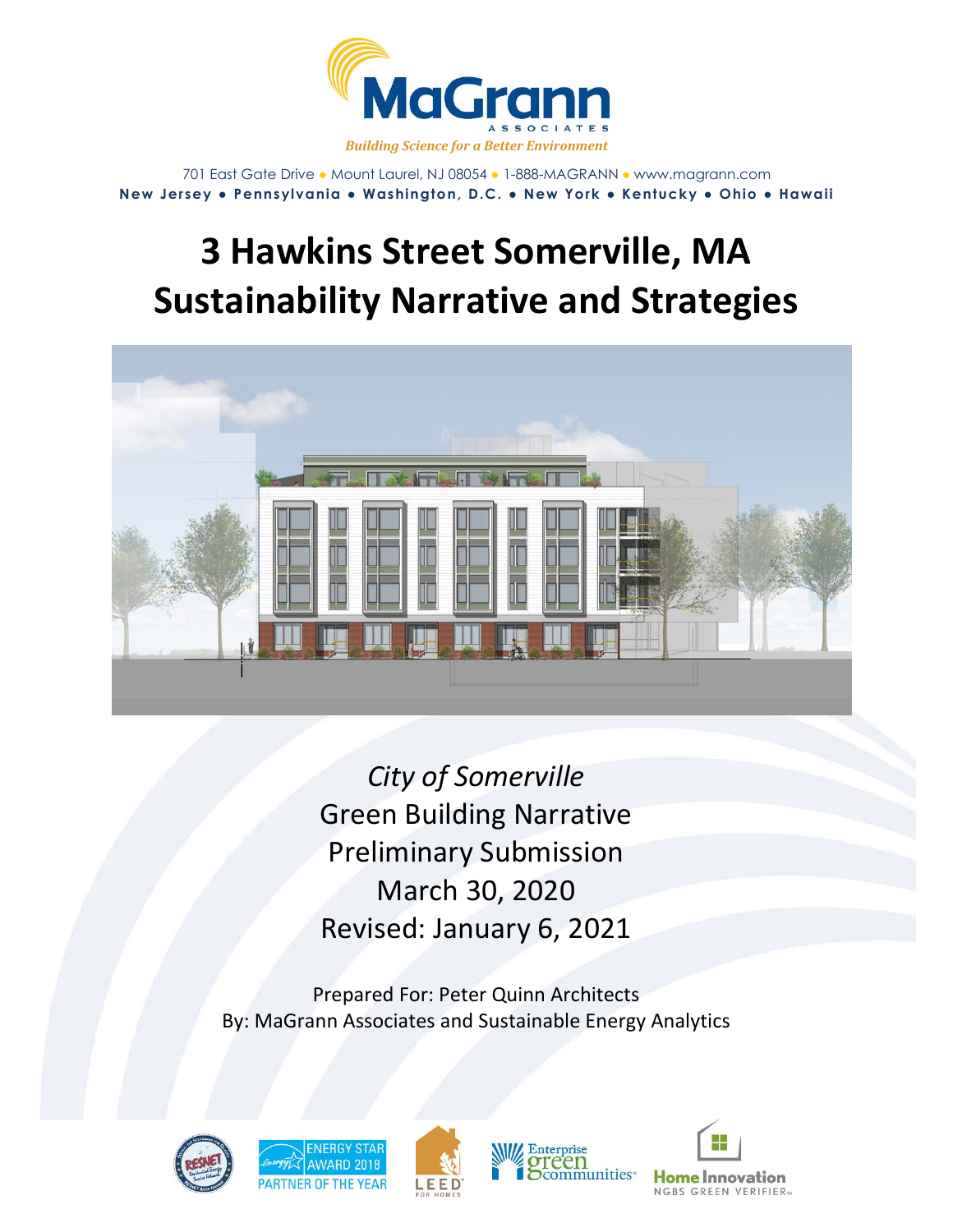## **Contents**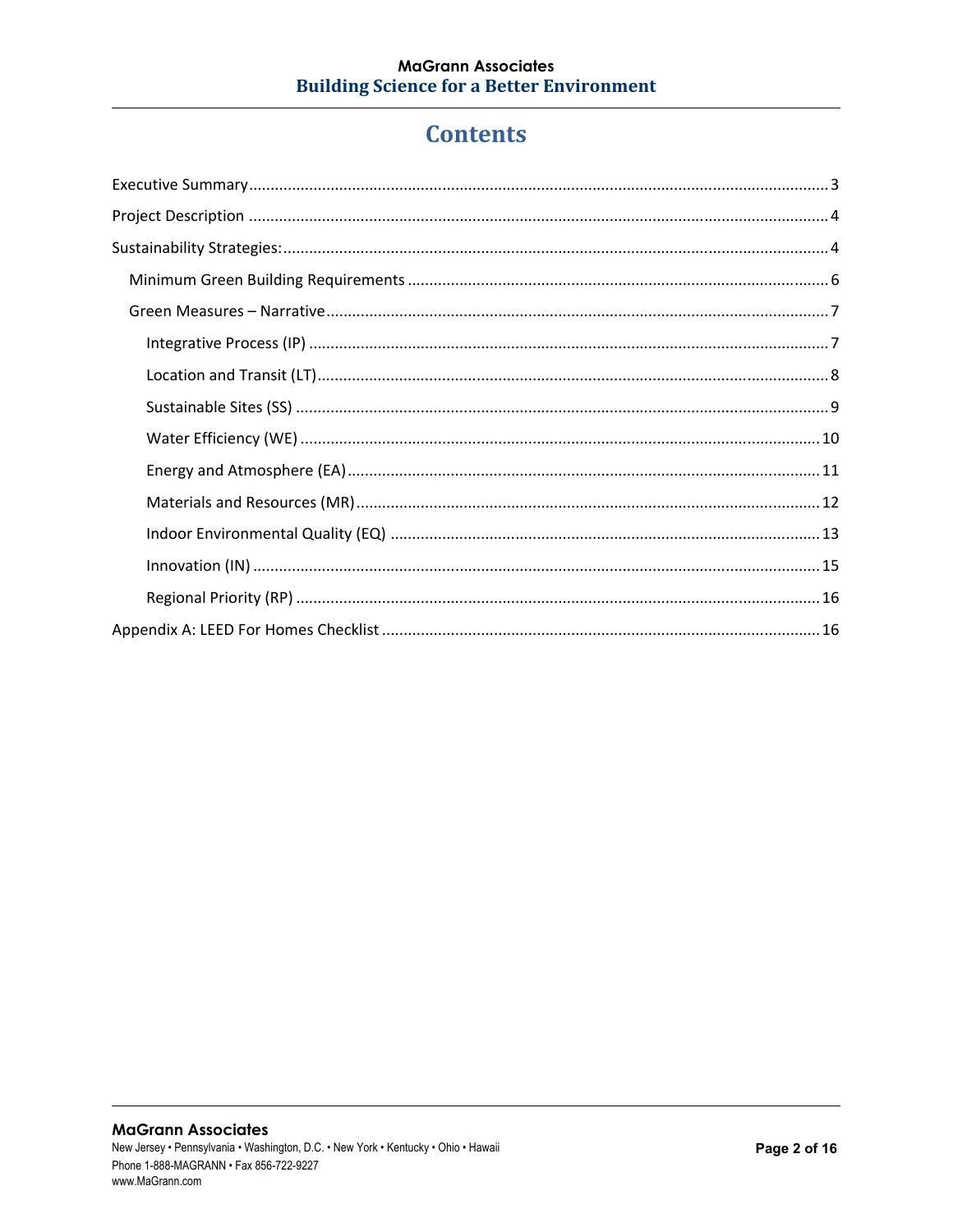## **Executive Summary**

This redevelopment project is submitted for review to the Green Building Department in Somerville, MA by Hawkins Street Union Square LLC for the proposed project at 3 Hawkins Street, Somerville. The team proposed to provide a primarily multifamily residential project with amenity space on the ground floor. The total lot size of the site is 13,951 square feet. The new building will house 59 residential units and a total of 59 bicycle parking spaces on the first floor and 15 car parking spaces at grade.

The project will replace single story commercial space and surface parking to provide needed homes in a high demand, vibrant community. It will provide a convenient, affordable housing alternative for the neighborhood, serving existing residents and those wishing to return to the City of Somerville. The site is conveniently located within walking distance of Union Square, a center of extensive local activity, and will be an extension of the thriving Somerville Ave corridor, known for many community resources such as restaurants, stores, and cultural institutions.

Hawkins Street Union Square LLC is fully committed to the community's green building goals. The current plan will meet the minimum green building requirements of the "Platinum" level (80 pts) with the team working to integrate a more points as the design progresses. The current checklist shows compliance with 83 points for Platinum level compliance, with 14 additional points being evaluated for inclusion. The developer is considering whether to obtain official LEED for Homes certification from the USGBC and ENERGY STAR certifications from the EPA. The original plan to make the building "solar ready" has been abandoned in favor of installing a 2,100 square foot photovoltaic array. Hawkins Street Union Square LLC is intending to build a structure that is energy and water efficient, has minimal impact on the environment, and contributes to a healthy community for the surrounding neighbors and the City of Somerville.

Hawkins Street Union Square LLC has hired Peter Quinn Architects, a Somerville MA‐based Architecture and Planning firm to design the project with Sustainable Energy Analytics (SEA) and MaGrann Associates (MA) as the energy conservation and sustainability team to ensure the project meets its sustainability goals.

The following sections will detail the specific green building strategies the team has selected that will be used in the design and construction of this project. Also included is the preliminary LEED for Homes v4 Workbook. The checklist demonstrates that the project, when complete, will meet the LEED Platinum certification level.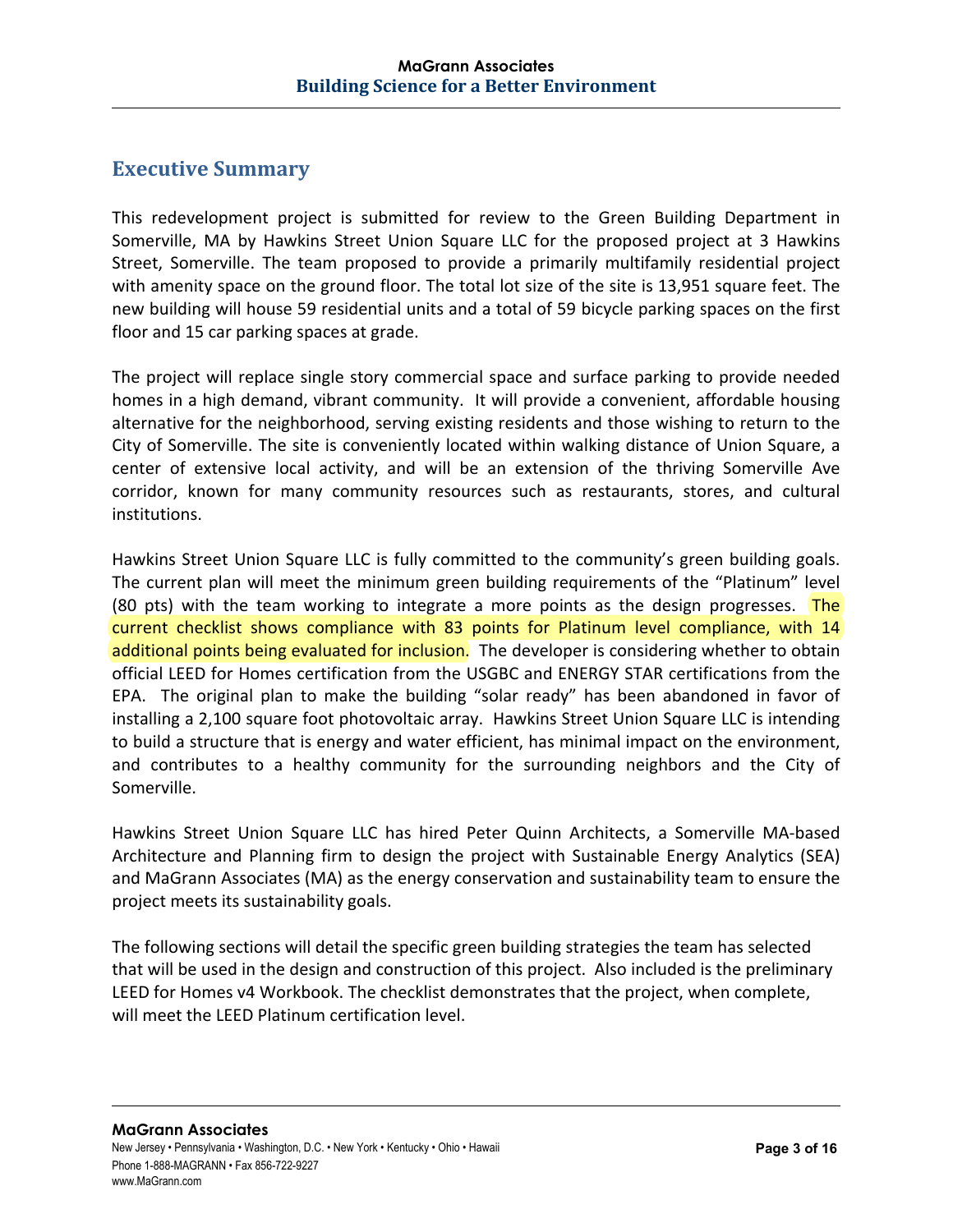## **Project Description**

The Applicant proposes to construct 3 Hawkins Street, a multifamily residential development sited on two adjoining parcels totaling 13,951 sf at 3 Hawkins Street (the "Site"). The site is currently completely covered by surface parking and two single story automotive garages. As listed in the application the project is in the MR5 District.

The Applicant proposes to demolish the existing building and construct fifty-nine (59) residential dwelling units on four (5) levels. The first floor conditioned space will house common amenities of a living room and a fitness room alongside four one‐bedroom units. The current plan for the project will provide a variety of unit types: approximately 42% will be studios, 42% will be one bedrooms, 12% will be two bedrooms and 2% will be three bedrooms.

The site is situated a few blocks from Lincoln Park and Walnut Street Park, Perry Park and Concord Square offering access to open space and physical recreation opportunities. Abundant and diverse uses within a half mile will combine with easy access to a high-frequency, wellnetworked bus service with easy rides to either of the Orange or Green Lines of the T, to facilitate a car‐free lifestyle for residents.

The primary entrance for the residential units will be located at the ground floor on Hawkins Street along with a direct secondary entrance from grade level via the walkway on the North side of the building. The secondary access point will connect directly to the bike parking area of the first floor. When combined with the basement, these areas will include fifty-nine (59) longterm secure bike storage spaces. The basement bike storage area offers spaces for tandem and cargo bikes which have proven difficult to store in traditional bike rooms. The first‐floor bike parking allows direct access from outside and from the common area of the building. The project provides six (6) short-term spaces along Lake Street. These amenities offer residents who choose bike transit the same or better experience when compared to the expectations of the vehicle driver of the past century.

## **Sustainability Strategies:**

This Building is being designed to meet and exceed the prevailing environmental and energy efficiency standards in force in the City of Somerville and will meet the following standards:

- LEED for Homes v4 "Platinum" Level Certification
- PHIUS+2018
- Massachusetts Stretch Energy Code compliance
- ENERGY STAR Multifamily New Construction v 1.0
- $\bullet$  IECC 2015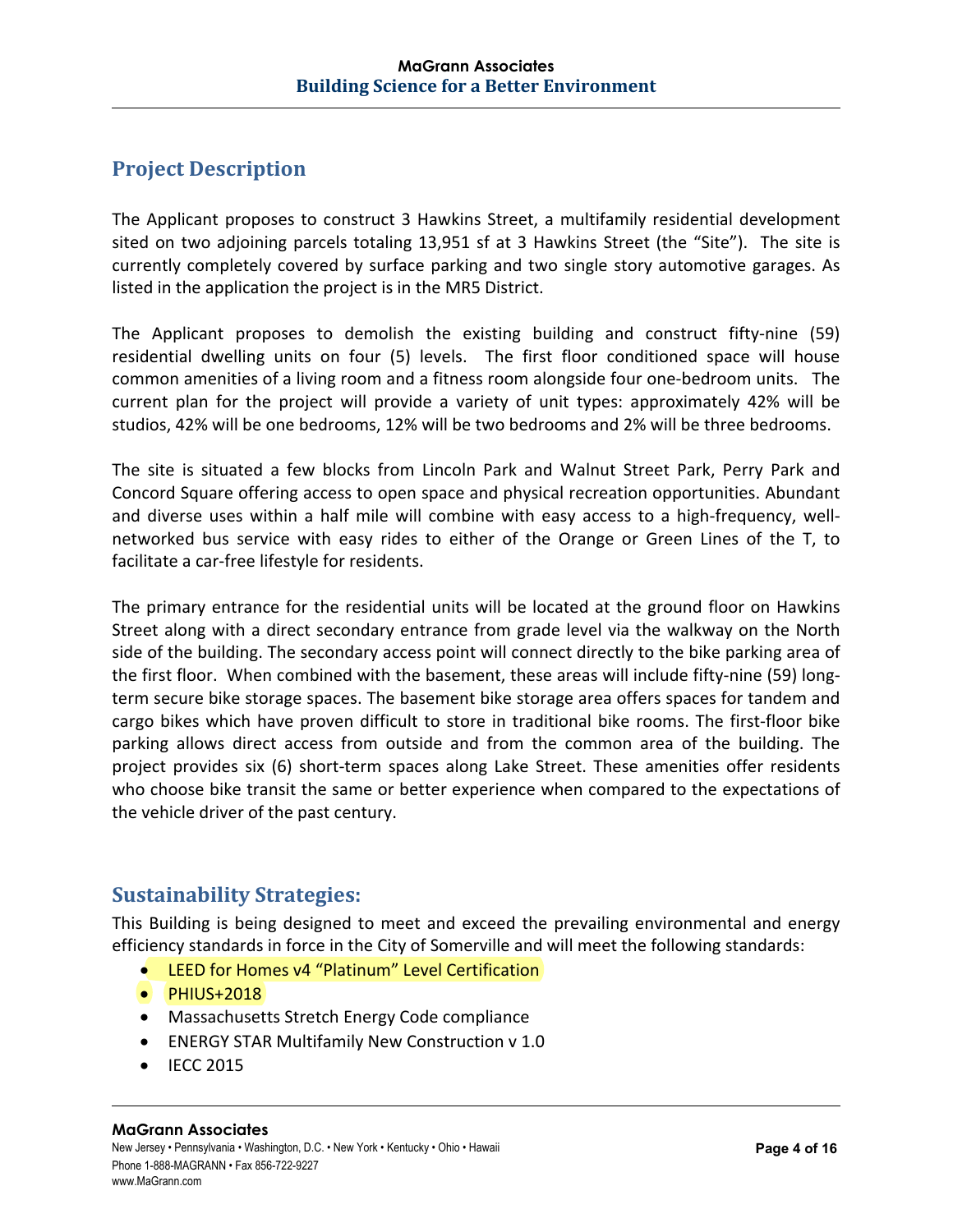Hawkins Street Union Square LLC has hired Sustainable Energy Analytics (SEA), and MaGrann Associates (MA) two partner firms centered on sustainability, durability, and energy efficiency to ensure LEED for Homes, Massachusetts Stretch Energy Code, and Utility Program compliance.

This document summarizes the specific LEED for Homes strategies that are being targeted or investigated during the design phase of the project to meet the City of Somerville green building requirements. Also included is the LEED for Homes Workbook's scorecard. According to LEED interpretation 10486, Passive House certified projects may use a 30% better than ASHRAE 90.1 baseline in climate zone 5 as a safe assumption for EA Annual Energy Use. The project team's design decisions have been supported by energy modeling in the WUFI Passive software program aligned with PHIUS.

As required by the City of Somerville the project team is using the LEED for Homes v4 methodology and checklist to quantify the level of green building practices. The city requires that a level of Platinum be attained. A minimum of 80 points must be documented to be considered Platinum as stipulated by Somerville Zoning Ordinance. Based on the preliminary rating the project team is expecting a point total of between 83 to 97 points or 103% to 123% of the target. These targets are preliminary but do reflect the team's holistic and sustainable approach to the design and construction of this building.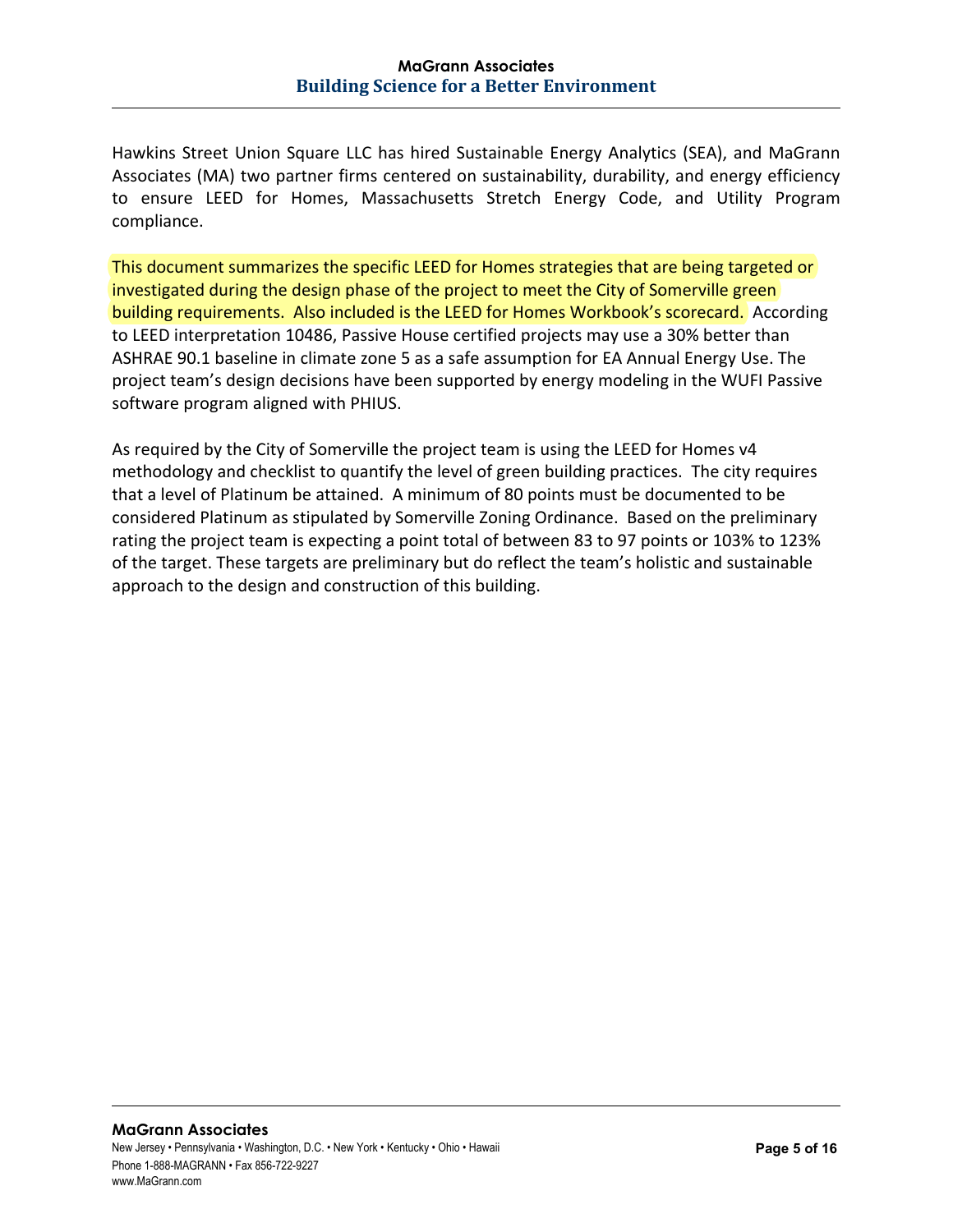#### **Minimum Green Building Requirements**

The green building requirements include a set of practices that are mandatory to fulfill the requirements of certification. These requirements earn no points. The verification team from Sustainable Energy Analytics will verify that a plan is in place to meet these requirements by the time construction permits are issued and will verify that these requirements have been met by the project's conclusion (i.e., issuance of certificates of occupancy). There are times when the attainment of these requirements cannot be met by the project conclusion. If this situation arises, the project team will inform the City of Somerville of the issue and provide a plan for compliance for the city to approve.

| <b>Mandatory Requirement</b>                            | <b>Status</b>                |  |  |  |  |  |
|---------------------------------------------------------|------------------------------|--|--|--|--|--|
|                                                         |                              |  |  |  |  |  |
| Location & Transportation                               |                              |  |  |  |  |  |
| Floodplain Avoidance<br>a.                              | Complete                     |  |  |  |  |  |
| <b>Sustainable Sites</b>                                |                              |  |  |  |  |  |
| <b>Construction Activity Pollution Prevention</b><br>b. | Documented on Civil Plans    |  |  |  |  |  |
| No Invasive Plants<br>$\mathsf{C}$ .                    | By Project Completion        |  |  |  |  |  |
| <b>Water Efficiency</b>                                 |                              |  |  |  |  |  |
| d. Water Metering                                       | By Project Completion        |  |  |  |  |  |
| Energy & Atmosphere                                     |                              |  |  |  |  |  |
| Minimum Energy Performance - Simulation<br>e.           | <b>By Permitting</b>         |  |  |  |  |  |
| Minimum Energy Performance - Verification<br>f.         | By Project Completion        |  |  |  |  |  |
| <b>Energy Metering</b><br>g.                            | By Project Completion        |  |  |  |  |  |
| h.<br><b>Education of Tenant and Building Manager</b>   | By Project Completion        |  |  |  |  |  |
| <b>Materials &amp; Resources</b>                        |                              |  |  |  |  |  |
| i.<br><b>Certified Topical Wood</b>                     | By Project Completion        |  |  |  |  |  |
| <b>Durability Management</b><br>i.                      | <b>By Project Completion</b> |  |  |  |  |  |
| <b>Indoor Environmental Quality</b>                     |                              |  |  |  |  |  |
| Ventilation<br>k.                                       | By Project Completion        |  |  |  |  |  |
| I.<br><b>Combustion Venting</b>                         | By Project Completion        |  |  |  |  |  |
| <b>Garage Pollution Prevention</b><br>m.                | <b>By Project Completion</b> |  |  |  |  |  |
| <b>Radon Resistant Construction</b><br>n.               | By Project Completion        |  |  |  |  |  |
| Air Filtering<br>o.                                     | By Project Completion        |  |  |  |  |  |
| <b>Environmental Tobacco Smoke</b><br>p.                | By Project Completion        |  |  |  |  |  |
| Compartmentalization<br>q.                              | By Project Completion        |  |  |  |  |  |
| Innovation                                              |                              |  |  |  |  |  |
| <b>Preliminary Rating</b><br>r.                         | Complete                     |  |  |  |  |  |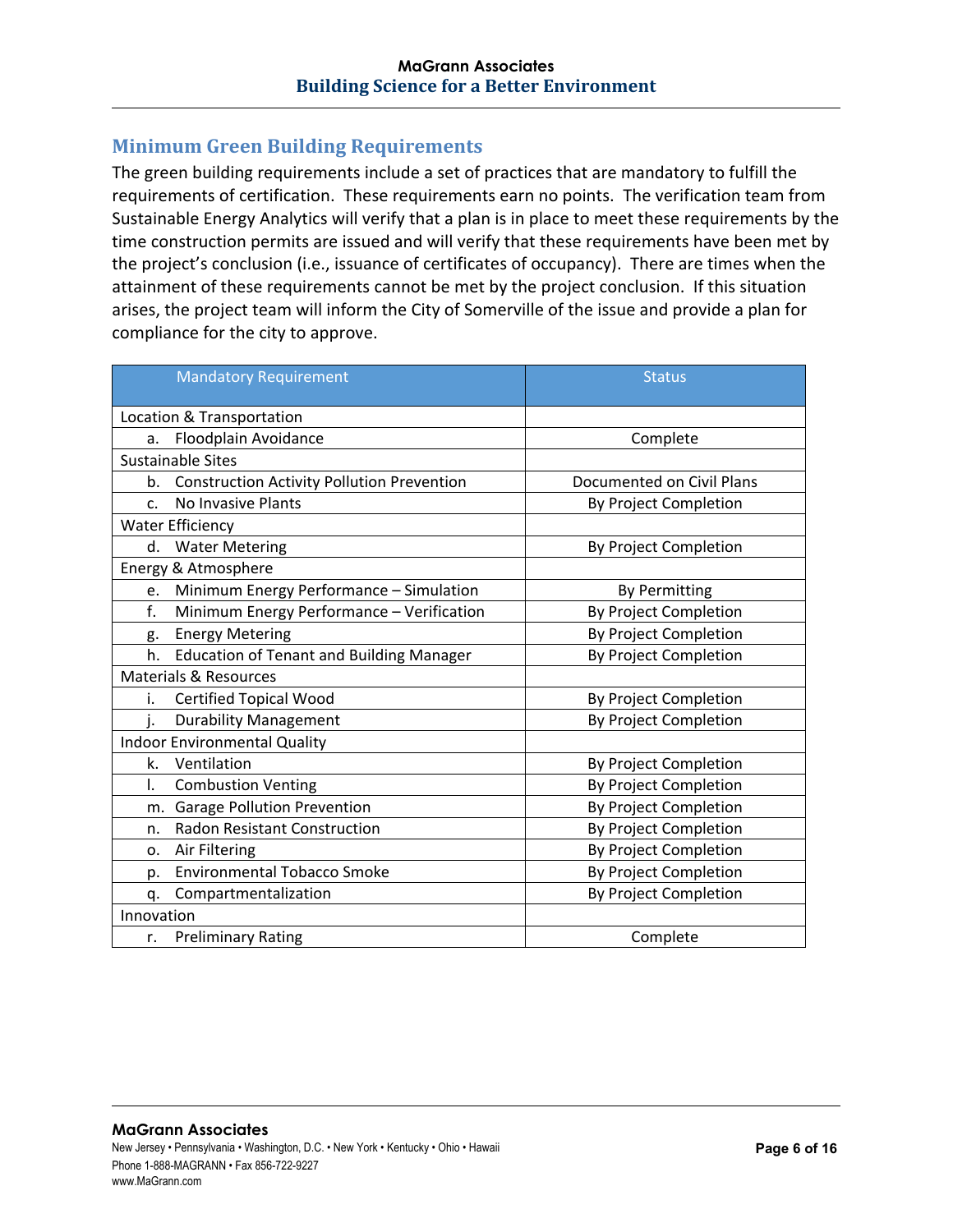#### **Green Measures – Narrative**

The following sections detail the specific green measures that will be implemented in this project. All targeted measures will be implemented and verified. Each point would be evaluated on a worst-case basis so the final score would reflect the worst-case scenario.

#### **Integrative Process (IP)**

Sustainable design strategies and measures are constantly evolving and improving. New technologies are continually introduced to the marketplace, and up-to-date scientific research influences building design strategies. Occasionally a strategy that has been implemented results in building performance that greatly exceeds that required by code or changes currently accepted building practices. The strategies in this section are being considered to ensure that the project team leverages the knowledge and experience of the entire team and the kinetic creativity that results from team interaction around complex problems. The project team includes a Certified Passive House Consultant, an experienced LEED Green Rater, an experienced HERS Rater, a LEED Accredited Professional and Construction Project Managers practiced in energy-efficient construction techniques. Regular core-design team meetings will be held through the duration of design and construction to ensure that all opportunities to improve building performance are capitalized on, all LEED credit opportunities are met, and all building durability measures are employed. In this project 2 out of 2 possible points are expected.

#### *Targeted Point Strategies:*

Integrative Project Team: A team has been assembled with a diverse array of skills. Regular meetings with members of project team will be held to manage the continuity between design and construction of green building measures. Current and upcoming work will be discussed to ensure the design meets all requirements and to identify additional opportunities to cost effectively implement additional measures.

Trades Training: The team plans on expanding the SEA / MA standard practice of approximately 4 hours of project‐specific trades training for a construction team to meet the requirements of this credit by providing 8 total hours of trades training. The standard includes an orientation meeting with the full team of Green Rater, HERS Rater, GC, Framing, Electrical, Insulation, Mechanical, and Plumbing subcontractors to review the project's prerequisites and credits as well as the process for on-site verification of those measures. This offers a forum for subcontractors to provide their insight about the project goals and ensure the details are best aligned with the desired outcomes.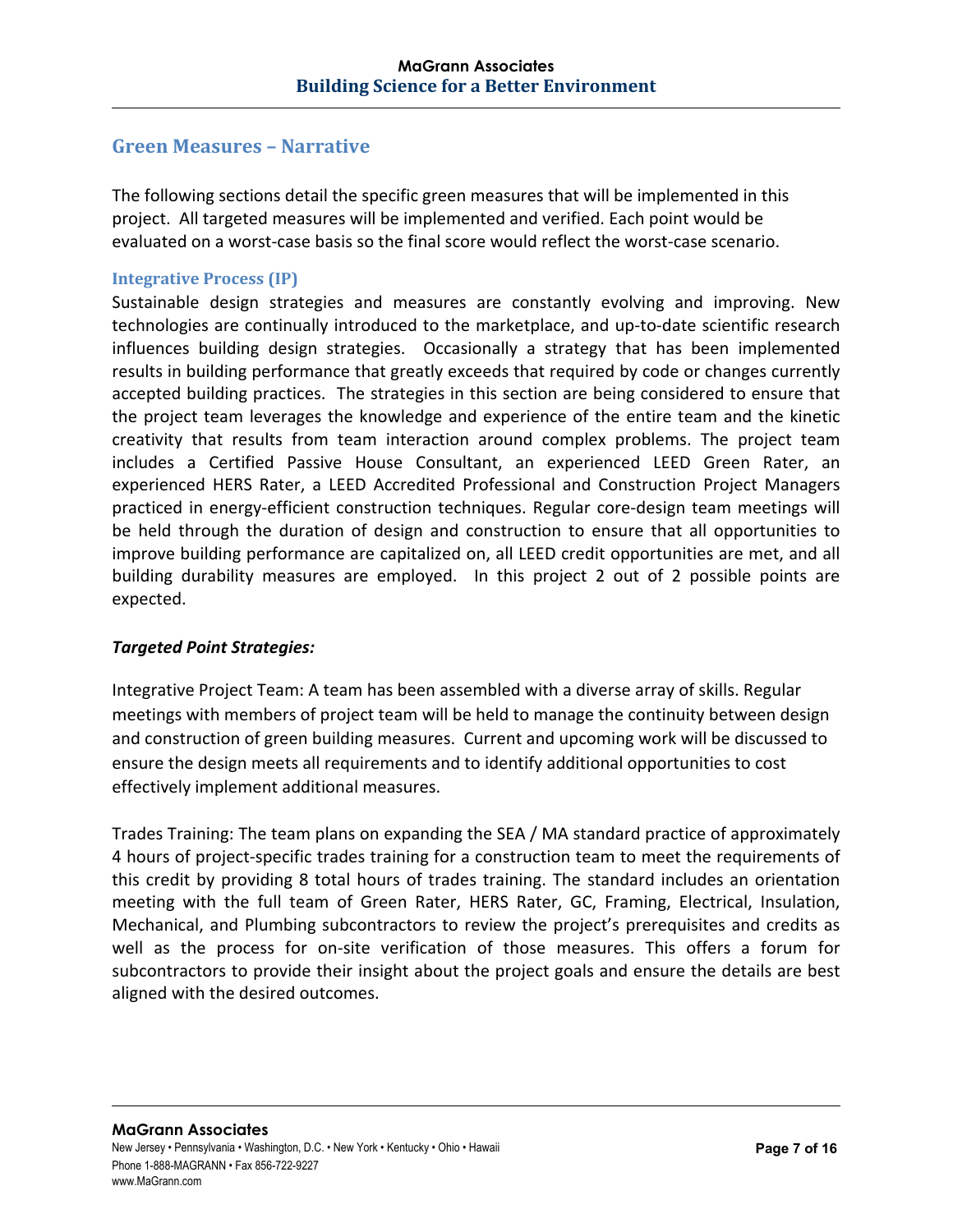#### **Location and Transit (LT)**

Location and Transit credits address the site-related environmental impacts, in terms of both the impact to the site itself, the impact of future occupants' travel options and the benefits of avoiding remote sites. The strategies in this section optimally situated sites for minimizing the environmental impact of the building, promoting sustainable land‐use and lower carbon transit practices. The project will earn 15 out of a possible 15 points.

#### *Targeted Point Strategies:*

Site Selection and Compact Development: Choosing a previously developed, infill site and developing it within an optimal range of density (40‐100 units per acre) reduces pressure on the land that surrounds our urban areas. It also requires far less new infrastructure, public or private, to serve the occupants within a fully developed network of utility services, transit and diverse community resources. Furthermore, the street network in Somerville is dense, offering over 110 intersections per square mile in the circle of land within .25 miles of 3 Hawkins Street. This characteristic promotes walkability because walkers can take more direct routes as compared to those with longer block lengths, characteristic of suburban development. Urban planners have long recognized that the efficiency of densely populated areas is important in many dimensions, but that it is also key to provide opportunities for a biophilic experience. Access to parks of sufficient size means that people can reconnect and access the calming rejuvenation of nature without owning a significant piece of it for themselves.

Community Resources: Access to a diverse array of community resources that provide opportunity to complete errands and find entertainment within a short walk will reduce the carbon footprint of the occupants when they opt for these outlets instead of traveling to similar options at a greater distance. It also provides additional eyes‐on‐the street, helping to make the community safer and more resilient.

Access to Transit: Public transit is by far the most efficient means of moving individuals about a city. Residents only choose it en-masse when service is frequent, safe, affordable and does not take significantly longer than other available means of transportation. With 202 weekday trips and 154 weekend trips available from within a half mile walk, the project earns two points utilizing the v4.1 revised transit ride thresholds for determining points in this credit.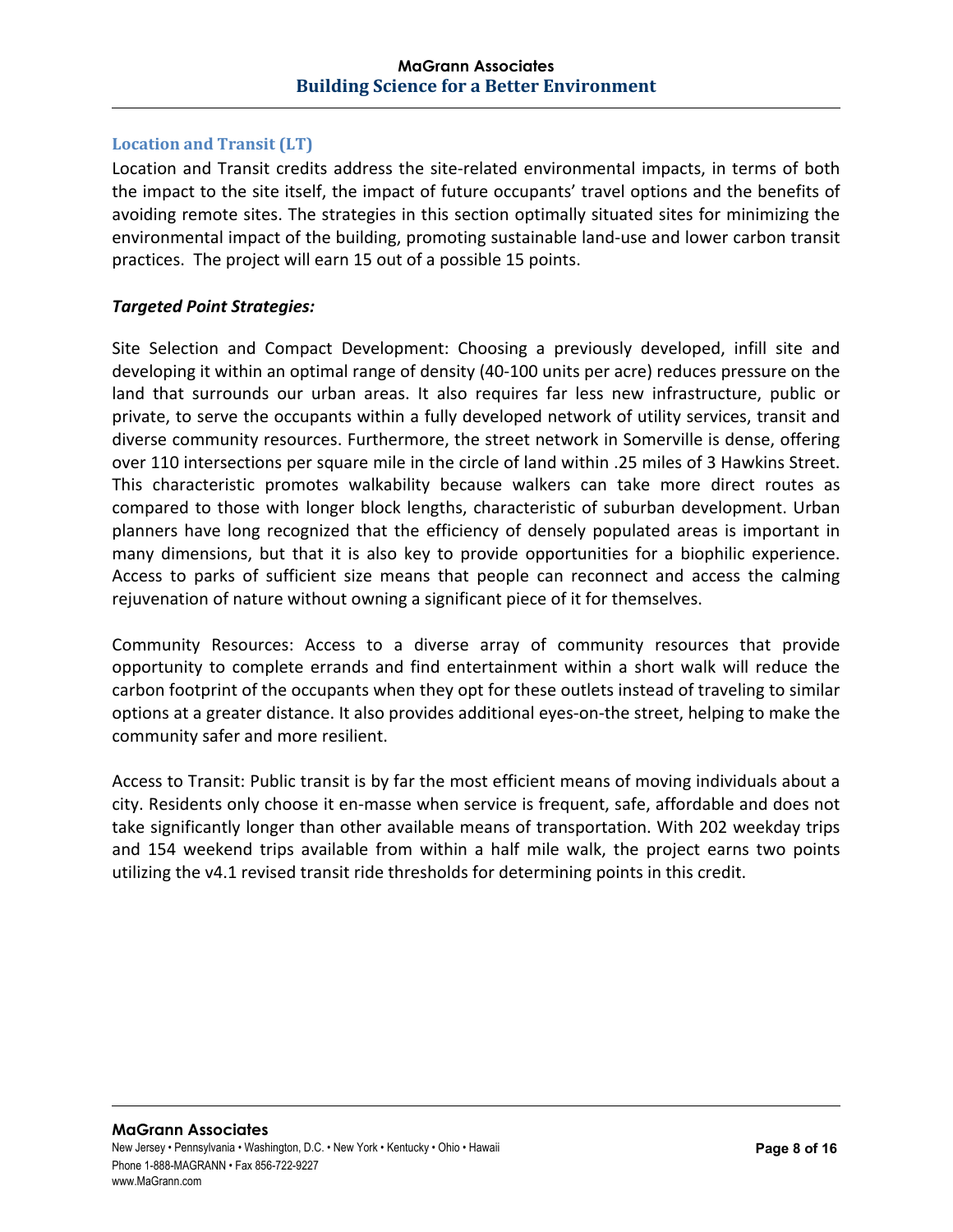#### **Sustainable Sites (SS)**

Thoughtful site design and landscaping decisions can lead to low maintenance landscaping that protects native plant and animal species and contributes to the health of local and regional habitats.

The ways in which a building is, or is not, integrated into the site can have various effects: Rain that falls on a site can be either a detriment, causing soil erosion and runoff of chemicals and pesticides, or a benefit, offering an opportunity to offset potable water demand and recharge underground aquifers. The project is targeting 4 of the available 7 points in SS, with 2 more under consideration.

#### *Targeted Point Strategies:*

Construction Activity Pollution Prevention: The builder will follow DPW guidelines to prevent erosion, control runoff, and protect existing watersheds from silt and sediment damage. Erosion control fences will be installed as necessary to either side of the building site to protect the abutting properties from any unusual drainage caused by temporary or unanticipated runoff. New rainwater control systems will be installed and, during construction, protected by filter fabric to ensure that they remained clean.

No Invasive Plants: All newly installed plants will be native to avoid the downside risk of invasive plants escaping into and damaging the local ecosystem, while taking advantage of the selected species capacity to thrive in the local microclimate.

Heat Island Reduction: Over 75% of the total hardscapes on the site will be roofing. High albedo materials, defined as having an SRI of 78 or higher, will be used to reduce heat absorption and mitigate the local urban heat island effect.

Nontoxic Pest Control: Traditional pest control methods often include pesticides detrimental to human health and the natural environment. This building will use a combination of pest control methods that reduce the need for these harmful chemicals. Strategies used will include a solid concrete foundation wall system, a 6‐inch visible area of wall space above grade where pest activity can be inspected, diligent sealing of pest entry points in the exterior wall assembly, and pest-proof mesh screens on all openings greater than a  $\chi$  inch (where permitted by code).

#### *Strategies Under Consideration:*

Rainwater Management: The project team is evaluating the feasibility of meeting the LEED targets for site permeability and rainwater management. This site is constrained by its available area for rainwater management, but consideration is being given to how the area available can be utilized to reduce the impact on the municipal storm water system through increased onsite infiltration.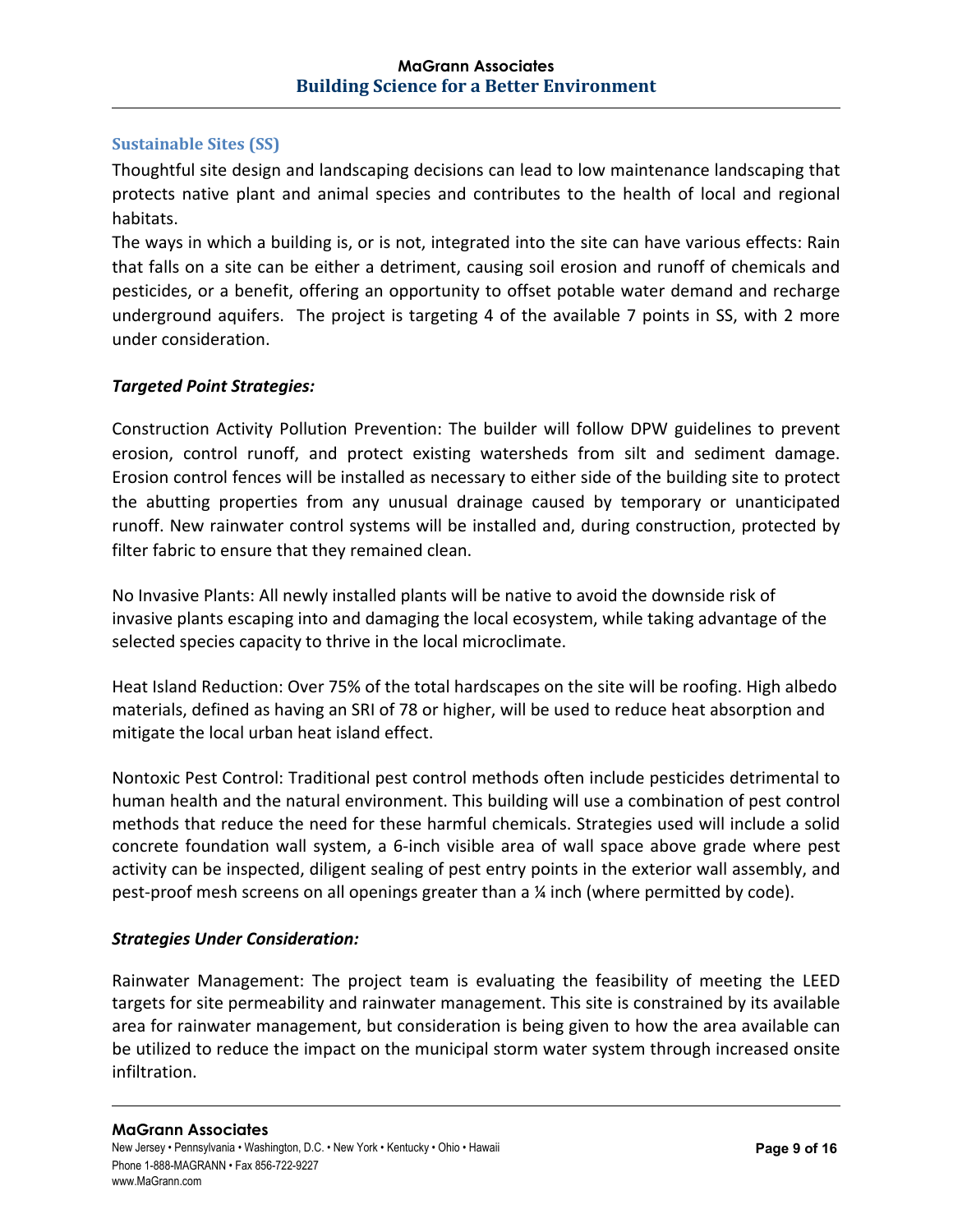#### **Water Efficiency (WE)**

Water efficiency measures can easily reduce water usage by 30% or more. In a typical home, savings of 30,000 gallons of water a year can be achieved very cost-effectively. This results in average annual water utility savings of about \$100 per year. On this project the focus is on installing measures that have the highest savings to investment. Of the total 12 available points, the project is targeting 8 points.

#### *Targeted Point Strategies:*

Indoor Water Use: All units at 3 Hawkins Street will benefit from high efficiency faucets and fixtures. All fixtures will be WaterSense labeled to ensure not just their water efficiency but also their quality as verified by a government backed, third‐party verified label. The lavatory faucets will have an average flow rate of 1 gallon per minute, the showerheads will average 1.75 gallons per minute, and the toilets will average 1.28 gallons per flush. The clothes washer will also be ENERGY STAR certified to ensure it is both water and energy efficient.

Outdoor Water Use: 3 Hawkins Street will use native plants for 100% of its landscaped area. This practice improves the integrity of the local ecosystem while also ensuring that the plants are hearty enough to survive in the local climate without additional watering needs. This practice reduces water consumption significantly as compared to the use of turf which is highly water intensive. This project has no turf on site.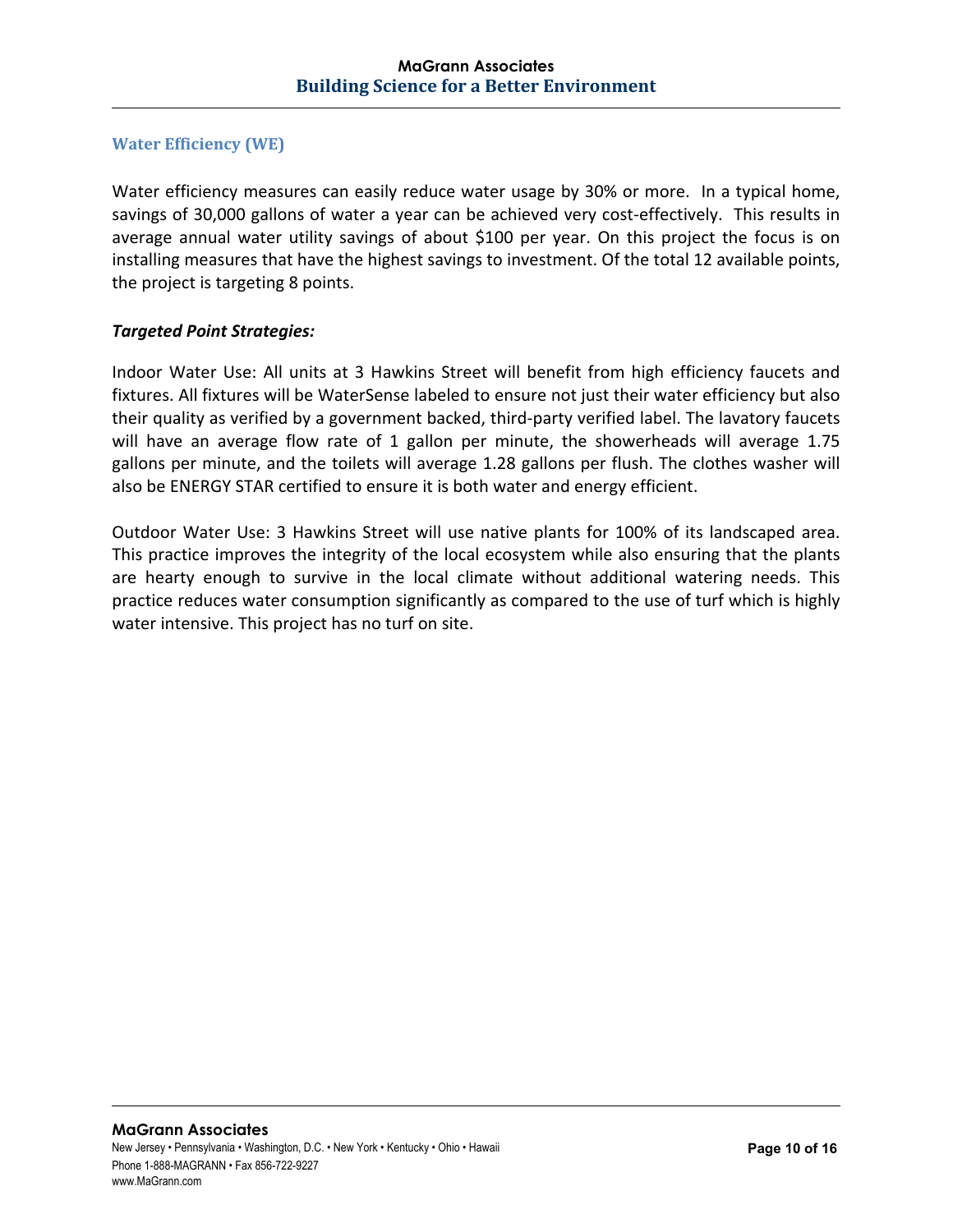#### **Energy and Atmosphere (EA)**

When building green homes, the most important aspect is to minimize the energy use and the associated environmental impacts. For this reason, the EA category has the most available points (37) and offers multiple pathways for compliance. For the 3 Hawkins Street project the Passive House path was chosen. That translates to 29 points toward certification. These points achieved also reflect the smaller size of the units on this project relative to an average size unit. This lower square footage per occupant is a proxy for higher density and reduced consumption per capita. These home size adjustment points reward projects, like 3 Hawkins that can house more people on a smaller material and energy budget and is a calculation that is unique to housing within the LEED rating system.

#### *Targeted Point Strategies:*

Minimum Energy Performance: The energy targets modelled for 3 Hawkins Street will be verified on site using the PHIUS Quality Assurance Testing and Verification Protocols (PHIUS T&V). This quality assurance process is critical to ensuring that the designed measures are implemented diligently onsite so that the modeled efficiency gains are achieved once the building is occupied. The PHIUS T&V Protocols include visual verification of 100% of units by a certified PHIUS Rater or Verifier. Final testing and verification are conducted at project completion and may take advantage of the RESNET sampling protocol. Final testing includes whole building envelope leakage compartmentalization, ventilation flow rate and duct leakage tests to validate quality installation and setup.

Annual Energy Use: 3 Hawkins Street will be modelled using a whole building energy simulation to predict its annual energy consumption. As mentioned above, Passive House certified projects are permitted to use 30% better than ASHRAE 90.1‐2010 when scoring EA Annual Energy use. A total of 29 out of 30 potential points are there for awarded in this critical energy efficiency category. Efficient Hot Water Distribution, Option 3 Pipe insulation is also intended, a key strategy for minimizing hot water energy waste that is not accurately captured in most energy modeling software programs.

#### *Strategies Under Consideration:*

Efficient Hot Water Distribution: This project will use a recirculation pump as part of its hot water distribution system. This pump could include demand activated controls and switches to comply with this credit. At this point the team is intending to optimize the design and test the performance during construction – awarding the appropriate points based on the results.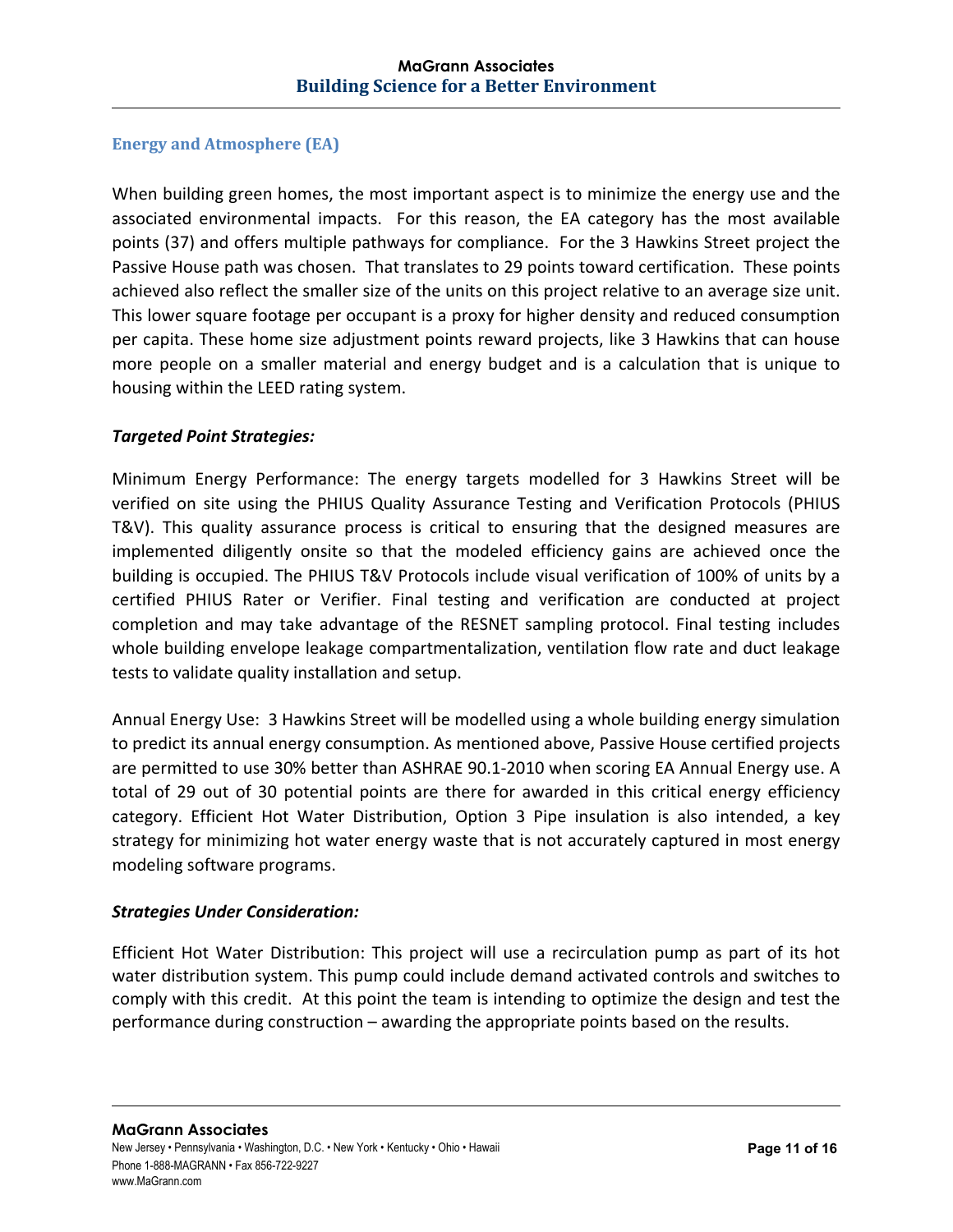#### **Materials and Resources (MR)**

Good design decisions on the selection, sourcing and installation of materials can significantly reduce demand for materials, as well as their associated waste, embedded energy, and eventual need for replacement. This project focused their efforts on durability and reducing construction waste. The primary culprit of durability concerns in buildings is water intrusion. Proper material selection can reduce the damage caused by water and the need for costly repairs. Out of the maximum 9 points, 4.5 points were earned in this category.

#### *Targeted Point Strategies:*

Durability Management & Verification: The ENERGY STAR for Homes program provides a checklist of durability measures that have been provided to the builder on this project to improve their quality assurance onsite. Additionally, a third-party verifier will confirm the items on the checklist and that the drywall installed in wet areas meets ASTM D 3273 standards for durability, water‐resistant flooring is used in rooms that may regularly get wet, and proper drainage and exhaust is provided for the water heater, clothes washer and clothes dryer.

Certified Tropical Wood: All wood on this project is non‐tropical, reused, reclaimed, or certified by the Forest Stewardship Council. This ensures that any forestry practices in tropical areas that are supported by this project are sustainable and the project's carbon footprint is reduced.

Environmentally Preferable Products: For this project 100% of the aggregate for concrete and foundation will be sourced from a local facility less than 100 miles from the project site. EPP strategies, Low Emission and Local Products will be used throughout this project wherever cost effective. The project team is anticipated gaining 2 credits in this category but will periodically search for cost effective opportunities to achieve more.

Construction Waste Management: Construction Waste Management Planning includes finding local options for diversion and requirement for contractor to provide documentation of actual diversion rate of construction waste. The diversion rate for construction waste will be documented with 2 points anticipated for this credit.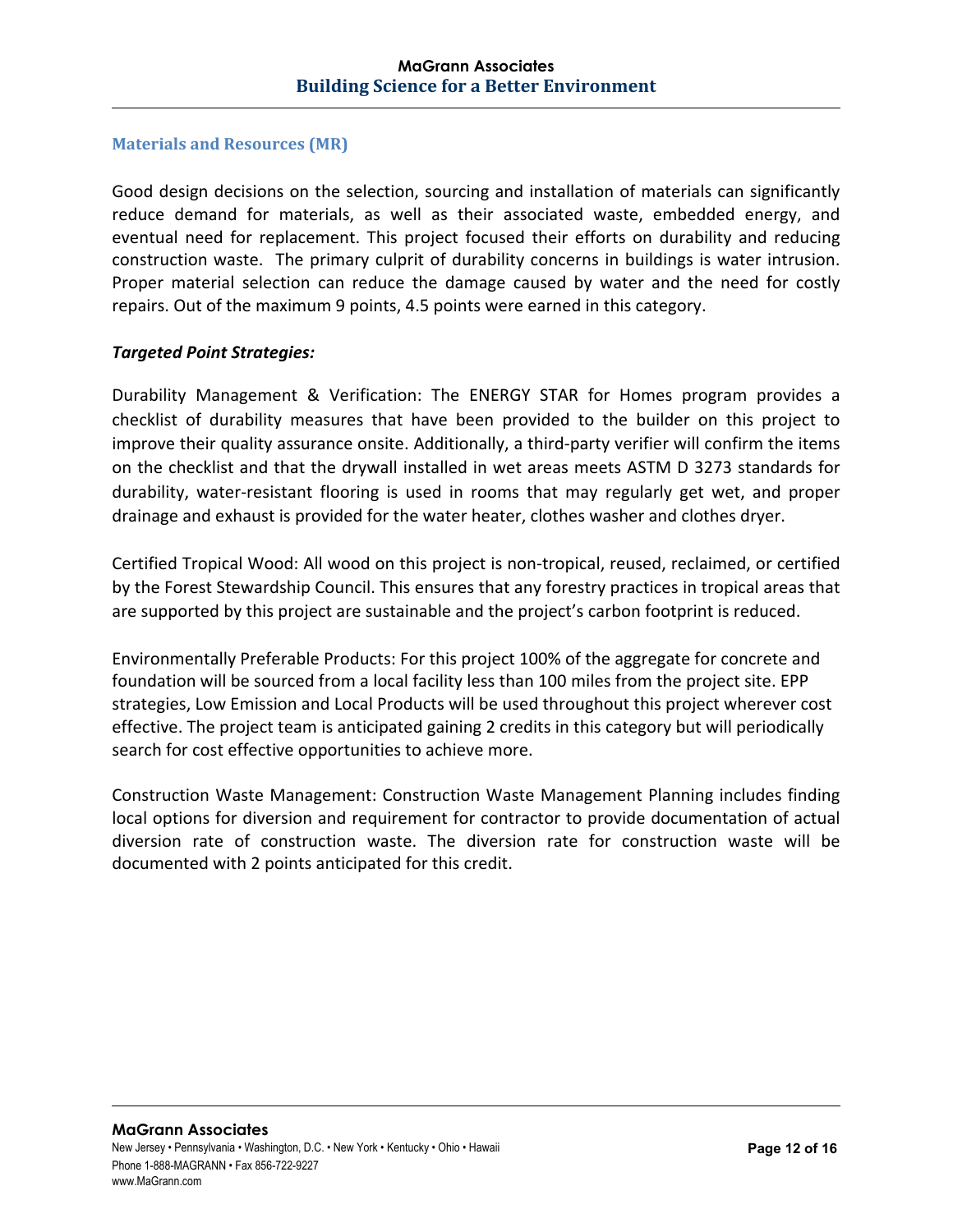#### **Indoor Environmental Quality (EQ)**

Over the past 20 years, research and experience have improved our understanding of what is involved in attaining high indoor environmental quality, revealing manufacturing and construction best practices that can prevent future problems. Preventing problems is generally much less expensive than identifying and solving them after they occur. There are three primary types of strategies used to improve air quality: removal, source control, and dilution. Since the 1987 release of EPA reports that designated indoor air pollution as a top environmental risk to public health, assessing and managing indoor pollutants has become the focus of integrated governmental and private efforts.

The Indoor Environmental Quality category encourages builders to prevent, dilute and filter indoor air pollution to improve air quality and comfort in the homes they build Of the 18 points available the team is targeting 9.5 points with 3.5 additional points under consideration.

#### *Targeted Point Strategies:*

Ventilation: A core principle of the PHIUS methodology is balanced ventilation. The local exhaust needs of these homes are met by the extracting side of an ERV, pulling the PHIUS recommended volumes from bathrooms and kitchen areas continuously. The heat and moisture in that outgoing air is exchanged with the incoming fresh air stream, limiting the demand associated with heating or cooling ventilation air. This incoming side of the ERV supplies bedrooms with fresh, tempered outside air at rates that account for the size of the unit and the expected number of occupants. Exhaust and supply will be balanced to prevent the systematic application of either positive or negative pressure to the building envelope. This provides a healthier indoor environment and mitigates the risk encountered when air moves uncontrolled through building assemblies. The bathroom and kitchen exhaust fans and ducts on this project are designed to ASHRAE Standard 62.2‐2010.

Combustion Venting: There will be no unvented combustion appliances, carbon monoxide monitor will be installed in each unit, water heating equipment will be sealed combustion or power-vented. Two points are earned by avoiding the sought after but damaging practice of installing a fireplace. No wood, gas, or alcohol fireplaces or stoves are intended within the conditioned space at 3 Hawkins.

Garage Pollutant Protection: To comply with this prerequisite, no air handling units that process air for the conditioned spaces will be present in the fire rated envelope of the garage. The conscientious approach to the air barrier across all parts of the building will continue for the surfaces that separate garage space from conditioned space, preventing infiltration of generally pollution laden air from the garage.

Radon-Resistant Construction: This project is in Radon zone 1 or high-risk area as defined by EPA. In response the design will include all required features of EPA's radon resistant new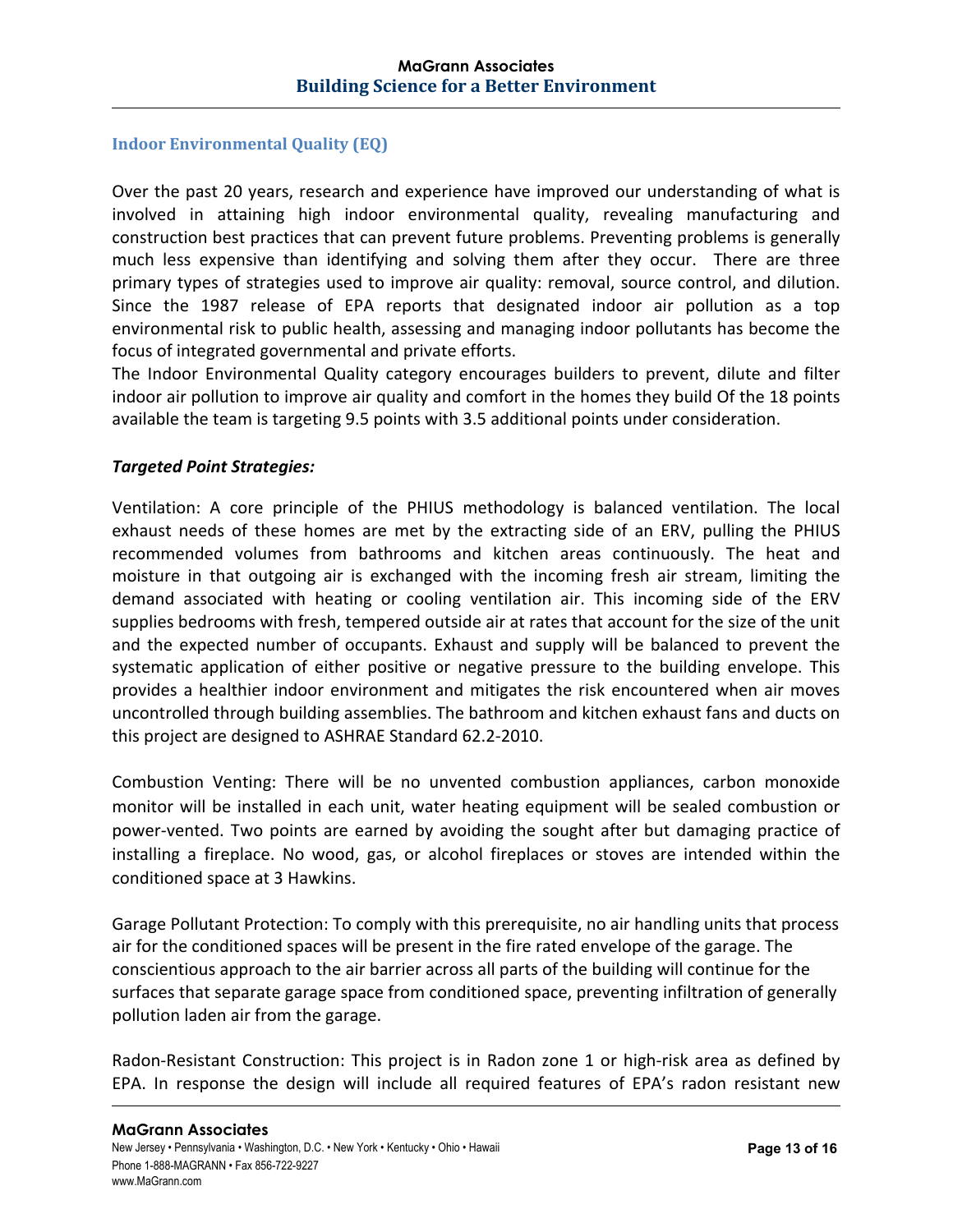#### **MaGrann Associates Building Science for a Better Environment**

construction: a gas permeable layer covered by a control layer of polyethylene, penetrated by airtight PVC piping. These runs will be routed up and through the roof, where an electrical junction box will be located to facilitate the installation of an inline fan should one be needed in the future.

Air Filtering: This project will install air filters with a MERV rating of 8 for recirculating space conditioning systems and a MERV rating of 6 for mechanically supplied outdoor air systems with 10ft or more of ductwork.

Environmental Tobacco Smoke: 3 Hawkins will provide residents an entirely smoke free environment. The team has decided to prohibit smoking in common areas, units or anywhere on the property. Signage will be provided to communicate this policy. These practices satisfy the prerequisite and earn an added point in the associated credit.

Compartmentalization: Multifamily buildings with good air control layers surrounding each unit are more comfortable, efficient and their occupants report greater satisfaction with the space. Compartmentalized units are less likely to share odors, pollutants and sound between units and other units, corridors or outside. The strategies to achieve this are varied and complex, which is part of why this team was assembled to create and execute a plan to perform regarding this requirement.

Enhanced Ventilation: A continuous flow rate makes the most sense when using an ERV to ventilate bathrooms. This qualifies as an enhanced strategy because it will manage any potential humidity build up in bathrooms without requiring specific or proper utilization by occupants.

Contaminant Control: Walk‐off mats at exterior entryways will be at least 10 feet long, enough to clean the shoes of entrants without any intentional actions, preventing contamination that would otherwise enter the building and degrade the environmental quality. The builder will flush the air of the building with open windows, HVAC systems on and added fans as needed for at least 48 hours prior to occupancy. These two measures combine to offer one point.

Balancing of Heating and Cooling Distribution Systems: This credit is awarded based on the size of the units. Smaller homes are generally greener, provided they house the same number of people, and in this case can deliver similar levels of balanced comfort to larger homes with multiple zones. Pressure balancing earned by creating adequate free air pathways for air, displaced by supply air to a room to travel back to the return side of the air handling unit, even when the bedroom door is closed.

Enhanced Garage Pollutant Protection: This project does not have a garage which eliminates the risk of pollutants from cars and other toxic materials often stored in garages from entering the home.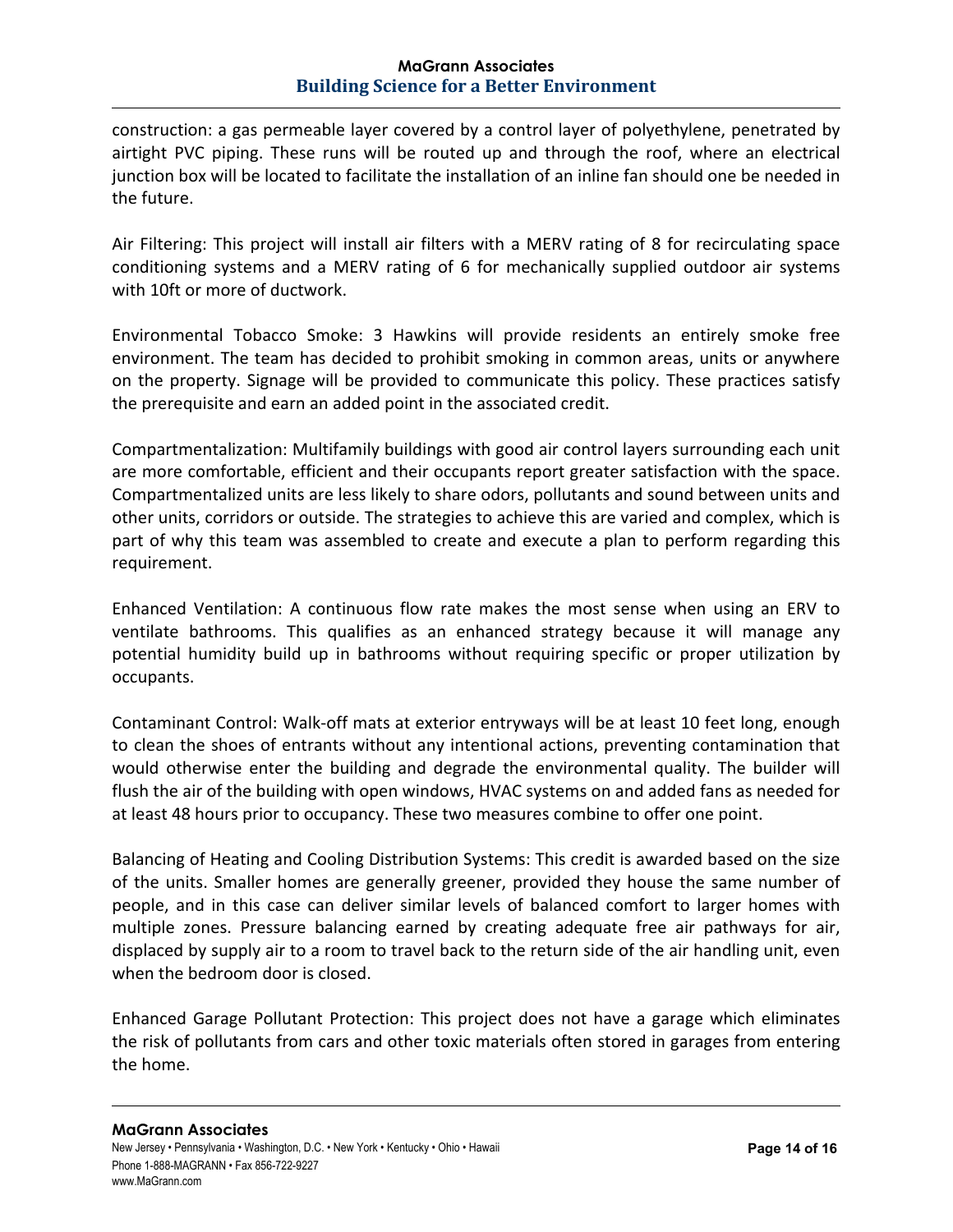Low-Emitting Products: This project is significantly improving indoor air quality by using lowemitting products for its paints, flooring, insulation, adhesives, sealants, and composite wood products.

#### **Innovation** *(IN)*

Green building is a dynamic landscape of new ideas. Concurrent design and construction of thousands of projects with data shared through green building rating systems has accelerated the transition to greener building practices, by allowing project teams a common language to share successes which have become standard practice and failures representing ideas they would be unlikely to repeat in the same manner. Of the total 5 available points, the project is targeting 3 points, with strategies to achieve the other two under consideration.

The Innovation category also offers teams the opportunity to take up to two credits for Exemplary Performance achieved elsewhere in the rating system.

#### *Targeted Point Strategies:*

Somerville is an inherently green community based on the existing urban fabric. It is unsurprising then, that 3 Hawkins Street achieved Exemplary Performance for doubling the highest available thresholds in both Community Resources and Access to Transit credits. An additional point is available for the intended HVAC Start up procedure that is aligned with Energy Star Multifamily New Construction and the City of Somerville's commissioning requirements.

Up to two more points could be achieved and are under investigation. Housing Types and Affordability and Design for Accessibility may be met by the design as it evolves. If they aren't met but could be with a modest adjustment to the plans, they may also be pursued.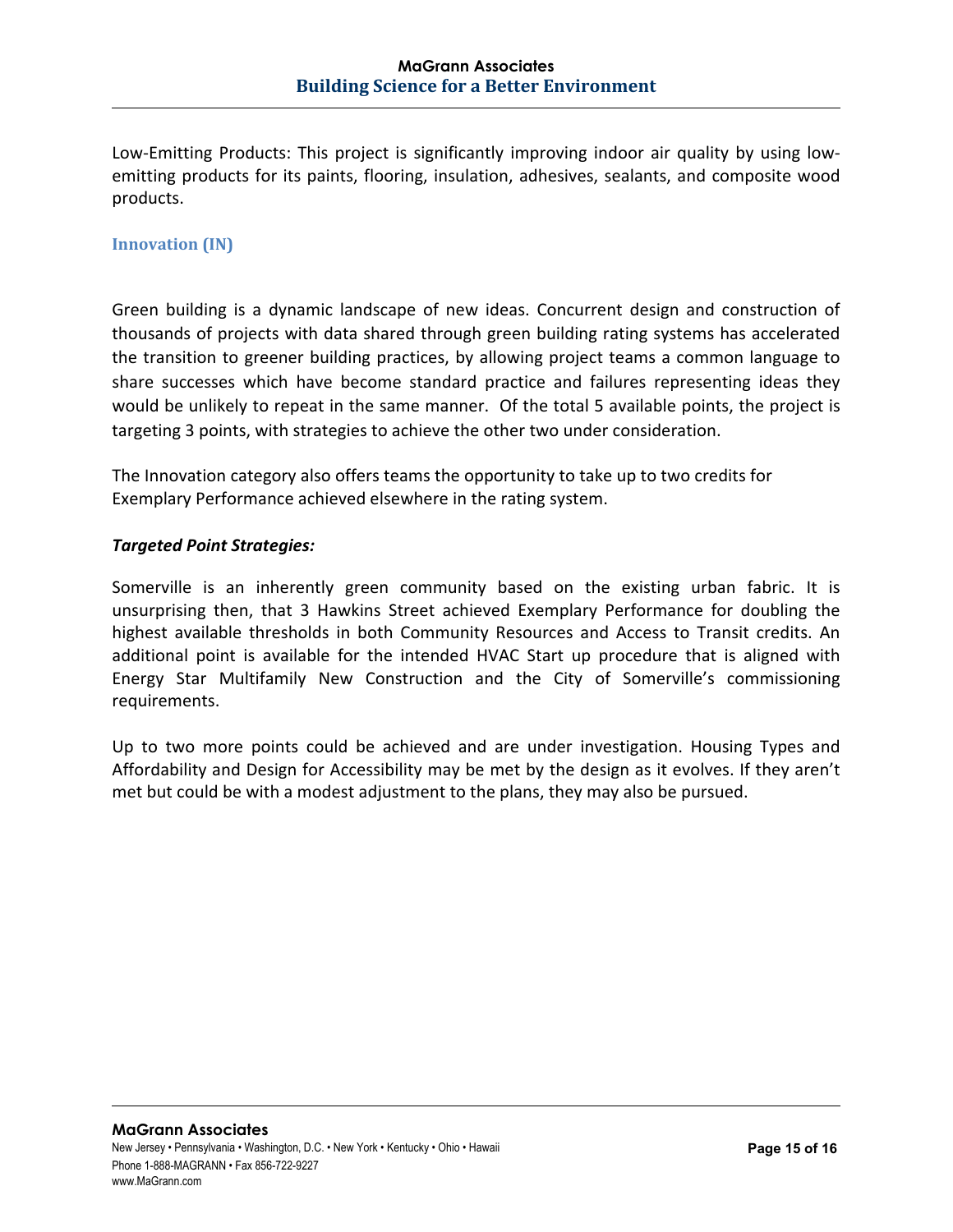#### **Regional Priority (RP)**

Every location has its own unique environmental challenges. While there are common themes of what can be done to mitigate environmental impact, the issue of how much emphasis to place on each is strongly impacted by the project's location on the Earth. To acknowledge this reality, USGBC created Regional Priority Credits. They then tapped their network of volunteers to identify the zones that define where priorities differ, and which 6 credits are available at which threshold in each zone. If a selected credit is earned at the appropriate level, the project may claim an additional point, up to 4 in Regional Priority. 3 Hawkins will earn the maximum of 4 points in RP.

#### *Targeted Point Strategies:*

A regional priority credit will be earned for achieving Access to Transit at 1 point, Heat Island Reduction at 2 points, Non-toxic Pest Control at 2 points, and Annual Energy Use at 15 points.

## **Appendix A: LEED For Homes Checklist**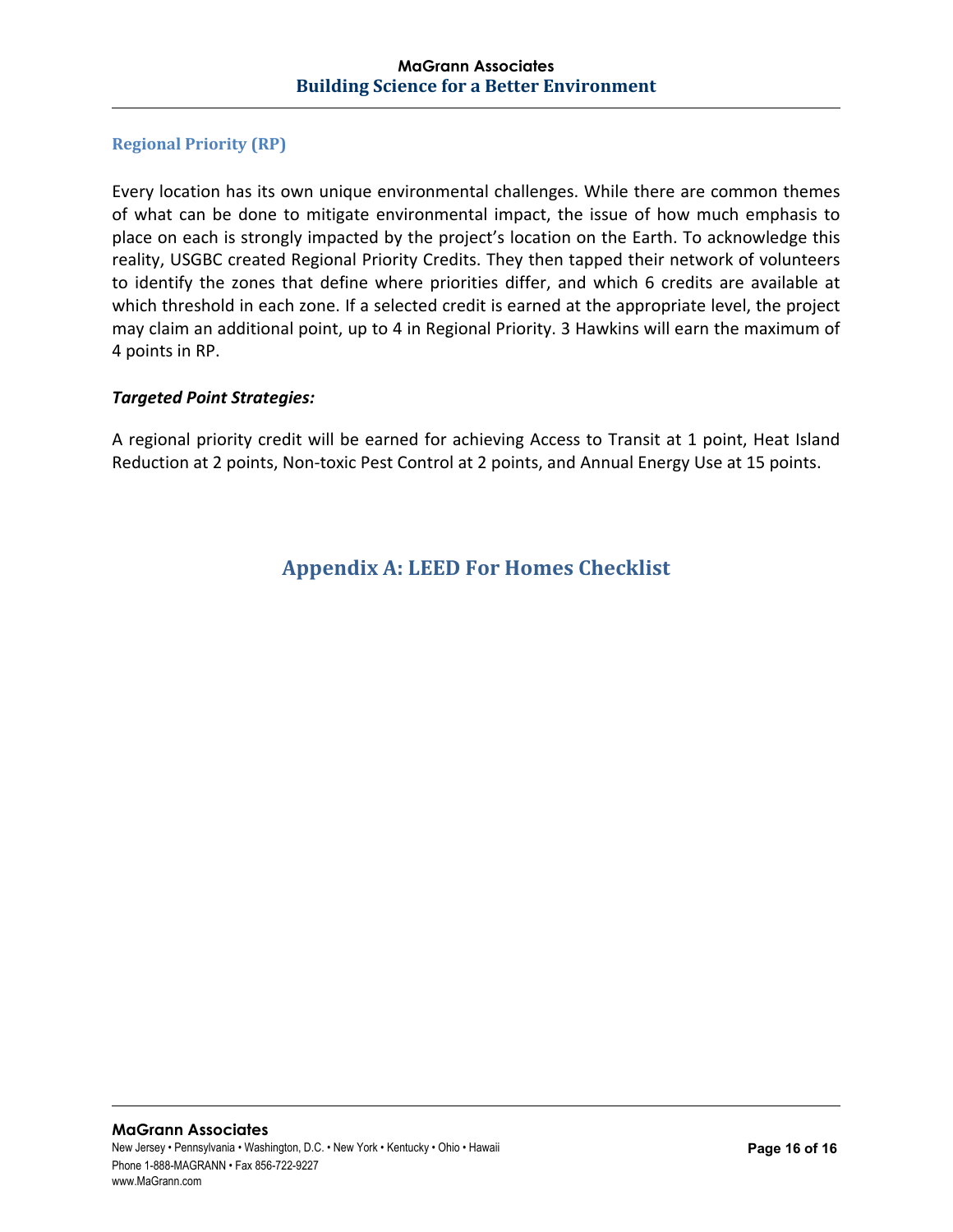$\bullet$ 

 $\bigcirc$ 

 $\bullet$ 

#### 3 Hawkins St Scorecard

#### Location: **3 Hawkins St, Somerville, MA 02143, USA**

Note: The information on this tab is READ-ONLY. To edit this information, see the Credit Category tabs.

|                         | <b>Integrative Process</b>                             |                        |  | Preliminary Y 2 of 2   | $M$ 0          | Verified 0 |              |
|-------------------------|--------------------------------------------------------|------------------------|--|------------------------|----------------|------------|--------------|
| IPc                     | <b>Integrative Process</b>                             |                        |  | 2 of 2                 | 0              |            |              |
|                         | <b>Location and Transportation</b>                     |                        |  | Preliminary Y 15 of 15 | $M$ 0          | Verified 0 |              |
| <b>LTp</b>              | Floodplain Avoidance                                   |                        |  | Required               |                |            | Not Verified |
| Performance Path        |                                                        |                        |  |                        |                |            |              |
| <b>LTc</b>              | LEED for Neighborhood Development                      |                        |  | 0 of 15                | $\mathcal{O}$  |            |              |
| Prescriptive Path       |                                                        |                        |  |                        |                |            |              |
| <b>LTc</b>              | <b>Site Selection</b>                                  |                        |  | 8 of 8                 | $\mathcal{O}$  |            |              |
| <b>LTc</b>              | Compact Development                                    |                        |  | 3 of 3                 | $\mathcal{O}$  |            |              |
| <b>LTc</b>              | <b>Community Resources</b>                             |                        |  | 2 of 2                 | 0              |            |              |
| <b>LTc</b>              | Access to Transit                                      |                        |  | 2 of 2                 | $\mathcal{O}$  |            |              |
|                         |                                                        |                        |  |                        |                |            |              |
|                         | <b>Sustainable Sites</b>                               | Preliminary Y          |  | 4 of 7                 | M <sub>3</sub> | Verified 0 |              |
| SSp                     | Construction Activity Pollution Prevention             |                        |  | Required               |                |            | Not Verified |
| SSp                     | No Invasive Plants                                     |                        |  | Required               |                |            | Not Verified |
| <b>SSc</b>              | <b>Heat Island Reduction</b>                           |                        |  | $2$ of $2$             | ${\cal O}$     |            |              |
| <b>SSc</b>              | Rainwater Management                                   |                        |  | $0$ of $3$             | 3              |            |              |
| SSc                     | Nontoxic Pest Control                                  |                        |  | 2 of 2                 | $\mathcal{O}$  |            |              |
|                         |                                                        |                        |  |                        |                |            |              |
| <b>Water Efficiency</b> |                                                        | Preliminary Y 9 of 12  |  |                        | $M$ 0          | Verified 0 |              |
| <b>WEp</b>              | <b>Water Metering</b>                                  |                        |  | Required               |                |            | Not Verified |
| Performance Path        |                                                        |                        |  |                        |                |            |              |
| <b>WEc</b>              | <b>Total Water Use</b>                                 |                        |  | 0 of 12                | ${\cal O}$     |            |              |
| Prescriptive Path       |                                                        |                        |  |                        |                |            |              |
| <b>WEc</b>              | Indoor Water Use                                       |                        |  | 5 of 6                 | $\mathcal{O}$  |            |              |
| <b>WEC</b>              | Outdoor Water Use                                      |                        |  | 4 of 4                 | $\mathcal{O}$  |            |              |
|                         |                                                        |                        |  |                        |                |            |              |
|                         | <b>Energy and Atmosphere</b>                           | Preliminary Y 31 of 37 |  |                        | M <sub>3</sub> | Verified 0 |              |
| EAp                     | Minimum Energy Performance                             |                        |  | Required               |                |            | Not Verified |
| EAp                     | <b>Energy Metering</b>                                 |                        |  | Required               |                |            | Not Verified |
| EAp                     | Education of the Homeowner, Tenant or Building Manager |                        |  | Required               |                |            | Not Verified |
| EAc                     | Annual Energy Use                                      |                        |  | 29 of 30               | $\mathcal{O}$  |            |              |
| EAc                     | Efficient Hot Water Distribution System                |                        |  | 2 of 5                 | $\overline{c}$ |            |              |

**EAc** Advanced Utility Tracking 0 of 2 *1*